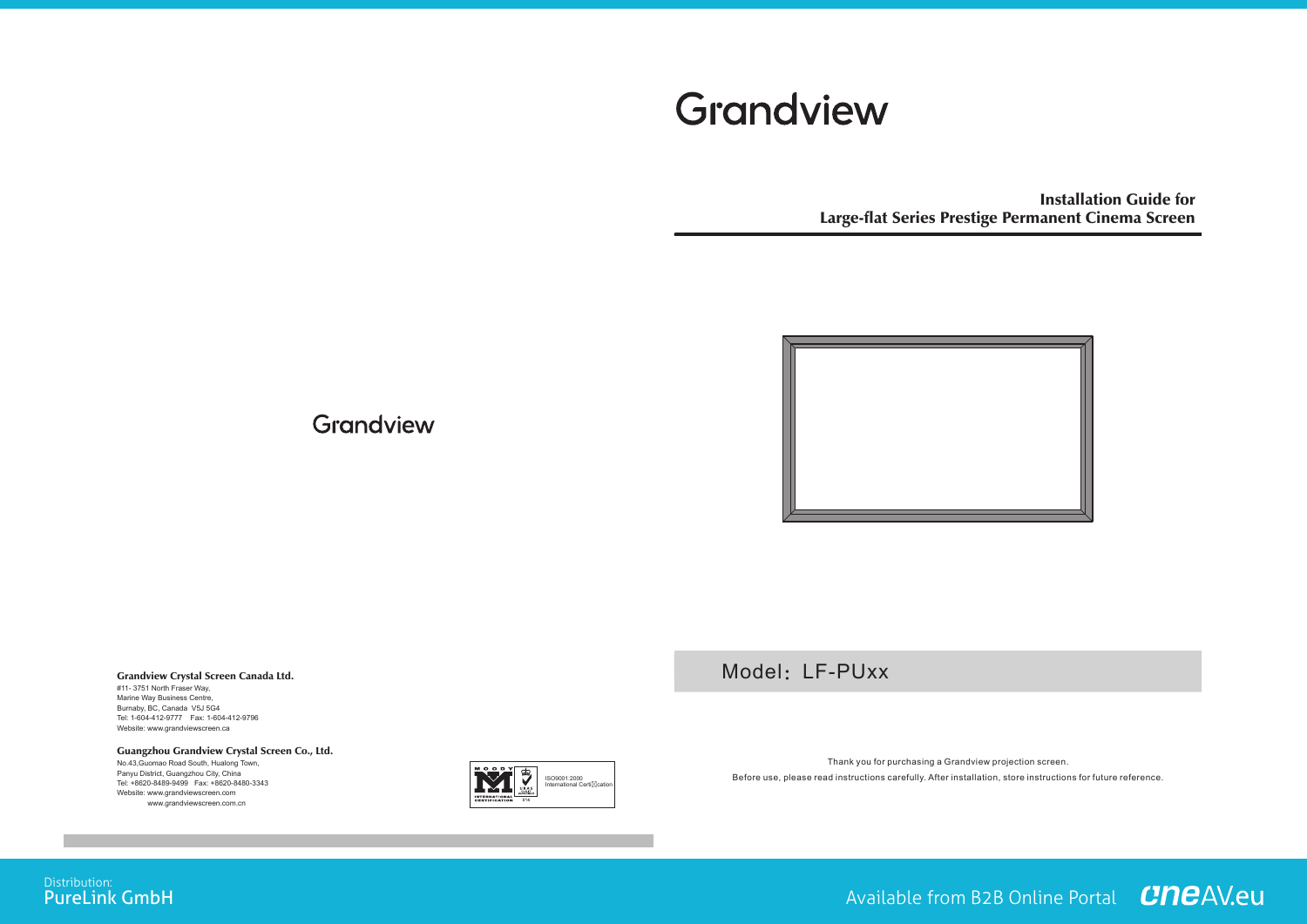

#### Fixing lug list 1

| Format | Size(inch) | 60" | フウリ | フフリ | 80" | 84" | 92" | 100" | 106" | 112" | 120" | 135" | 150" |
|--------|------------|-----|-----|-----|-----|-----|-----|------|------|------|------|------|------|
| 4:3    | Qty(pcs)   | 20  | 20  | 24  | 24  | 24  | 26  | 28   | 30   | 30   | 32   | 34   | 38   |
| 16:9   | Qty(pcs)   | 18  | 22  | 22  | 22  | 24  | 24  | 28   | 28   | 30   | 30   | 34   | 38   |

Remark:Two extra Fixing lugs for each screen

#### List 2 on AA distance between Top bracket and Bottom bracket (Ref. Figure 18)

| Format | Size(inch) | 60"               | 72"  | フフリ  | 80"    | 84"  | 92"  | 100" | 106" | 112"                                    | 120" | 135"      | 150" |
|--------|------------|-------------------|------|------|--------|------|------|------|------|-----------------------------------------|------|-----------|------|
| 4:3    | Dist.(mm)  | 1025 <sub>1</sub> | 1208 | 1284 | 1330 l | 1391 |      |      |      | 1513   1635   1726   1818   1940   2168 |      |           | 2397 |
| 16:9   | Dist.(mm)  | 858               | 1007 | 1069 | 1107   | 1156 | 1256 | 1356 | 1430 | '1505                                   |      | 1605 1791 | 1978 |

### Warnings

- When installing, make sure it is facing forward. The back of the screen will be labeled with a sticker.
- Please read the following as any damage to the screen surface will affect the quality of the picture: 1.The frame is made with lightweight aluminum. Please handle with care. 2.Avoid contact or touching the screen surface as it may cause scratches or tears.

3.Do not write or draw on the surface.

4.Clean the screen with a soft cloth and lukewarm water. Do not use any detergent or cleaning products. 5.Use a cotton cloth to carefully wipe off the dust on the frame to prevent any damages 6.If it is not in use for a long period of time, cover the screen to shut out dust and dirt.

■ To prevent unnecessary damage, the operating and maintenance of the screen should be done by adults.

Opening the case, the frame has indentations on surface because of packaging in a dry case for a long time. This is a normal phenomenon and the screen can be used normally. Please stay the screen in a days because of the air humidity, If you want to remove these indentations quickly, please use half-wet solution.

Methods: Sprinkle water on the surface that can remove the indentations.



Do not take apart and replace with unknown parts. If there are any problems, please contact your local dealer. Product specifications are subject to change.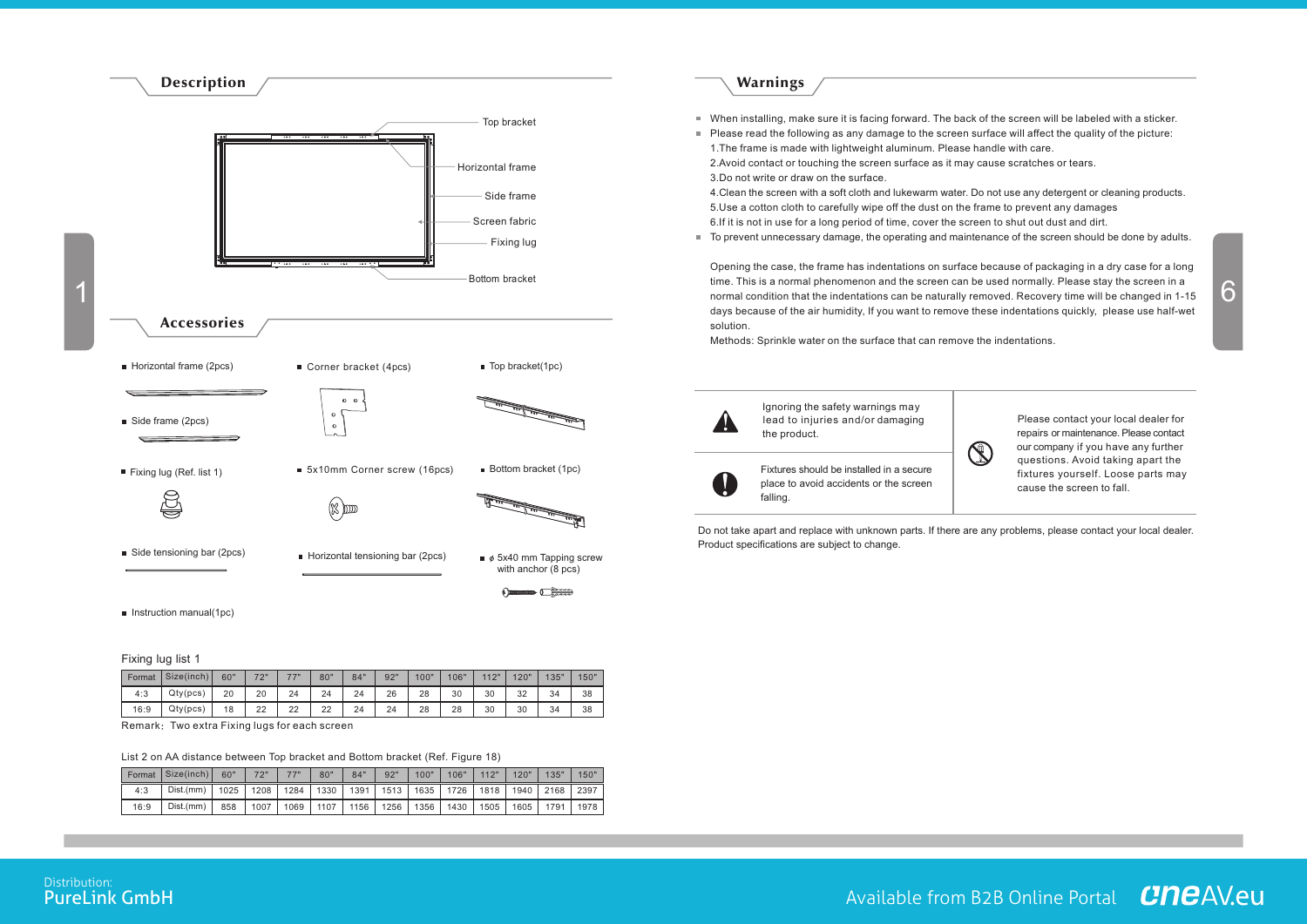8. Uplift the assembled screen to make sure Up groove meet with Top bracket, and Down groove meet with Bottom bracket, the Secure button would lock into Groove B because of spring tension when frames are matched on brackets ideally. (Figure 21-22)



9. To tear down the screen, please press the Secure buttons towards wall to release bottom frame from groove B, then uplift the screen little to release it totally from up groove & bottom groove of the brackets. (Figure 23-24)



#### **Installation**

Take out all the parts from the packaging and follow the accessories guideline to ensure you have all parts, then install the screen as below.

1. Locate Horizontal frames and Side frames on tidy flat surface. (Figure 1)



2. Slide Fixing lugs into grooves on reverse side of frames and align with arrows. (Figure 2-3)



3. Connect Horizontal frame and Side frame with Corner bracket, adjust the Corner bracket to match screw holes on frame and Corner backet, then fix with the Corner bracket screws. Same way to other 3 Corner brackets installtion. (Figure 4-7)



Distribution:<br>**PureLink GmbH**